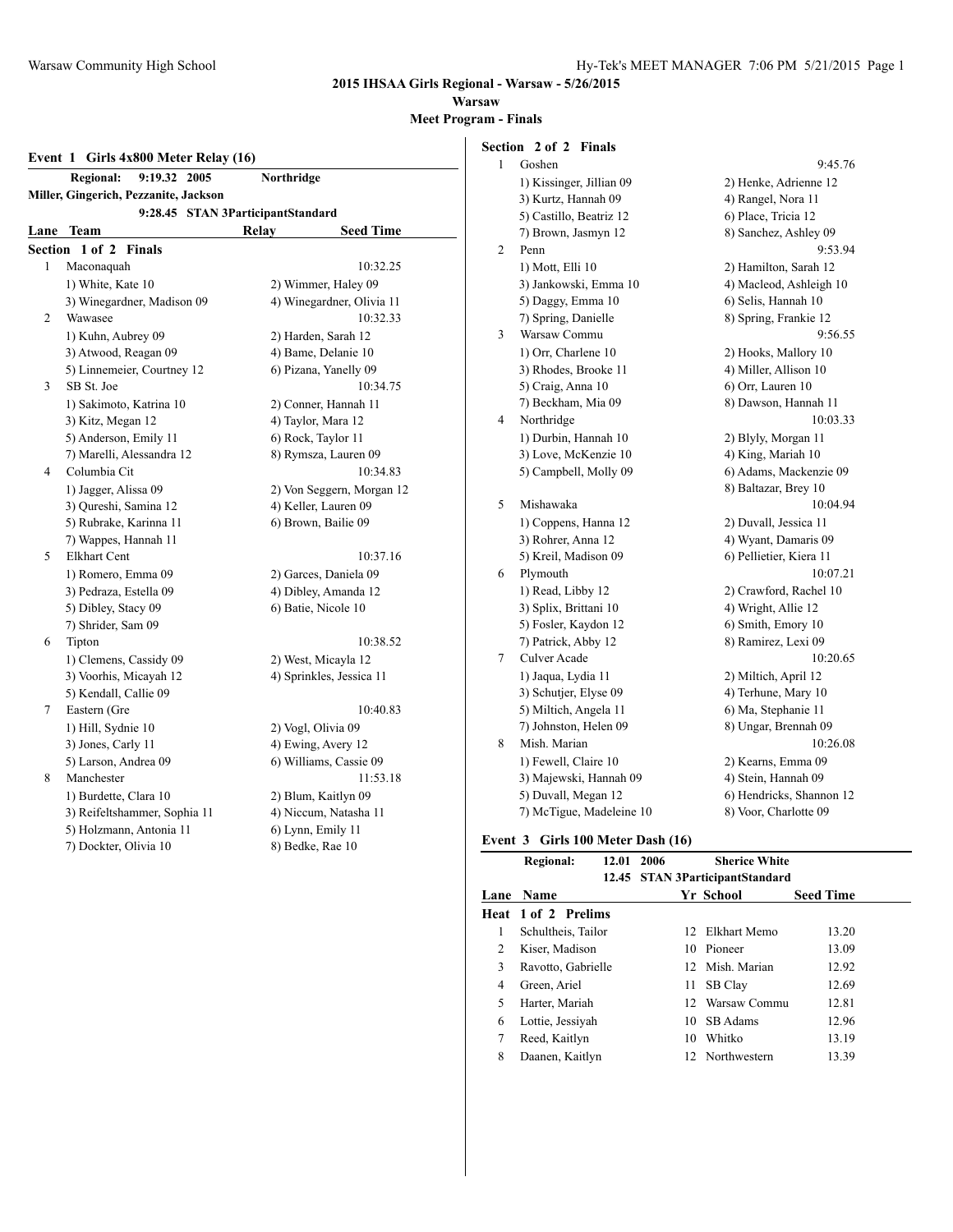**Warsaw**

**Meet Program - Finals**

#### **Heat 2 of 2 Prelims...(Event 3 Girls 100 Meter Dash (16))**

|   | Munson, Tearsten |    | 12 Northwestern  | 13.22 |
|---|------------------|----|------------------|-------|
|   | Paul, Tameshia   | 11 | Penn             | 13.12 |
|   | Curtis, Abbi     | 09 | Warsaw Commu     | 12.87 |
| 4 | Woods, Ahmanah   |    | 12 SB Adams      | 12.70 |
| 5 | Miller, Riley    | 11 | Fairfield        | 12.80 |
| 6 | Bostic, Alaiyah  |    | 10 SB Washington | 12.98 |
|   | Hardy, Mickella  |    | 12 Culver Commu  | 13.18 |
| 8 | Dolan, Ally      | 09 | Plymouth         | 13.56 |

#### **Event 2 Girls 100 Meter Hurdles (16)**

|                | <b>Regional:</b><br>14.11 | 2011 | <b>Liana Yoder</b>               |                  |
|----------------|---------------------------|------|----------------------------------|------------------|
|                | 15.03                     |      | <b>STAN 3ParticipantStandard</b> |                  |
| Lane           | Name                      |      | Yr School                        | <b>Seed Time</b> |
| Heat           | 1 of 2 Prelims            |      |                                  |                  |
| 1              | Romano, Danielle          | 12   | LaVille                          | 16.96            |
| $\overline{c}$ | Harper, Alexys            | 12   | Mishawaka                        | 16.65            |
| 3              | O'Connell, Lexi           | 11   | Tippecanoe V                     | 16.20            |
| 4              | Fair, Tajaa               | 11   | SB Adams                         | 15.69            |
| 5              | Miller, Jessica           | 11   | Fairfield                        | 15.95            |
| 6              | Swartz, Shelby            | 12   | Wawasee                          | 16.54            |
| 7              | Ewing, Arienna            | 10   | Eastern (Gre                     | 16.79            |
| 8              | Davis, Sammi              | 12   | Plymouth                         | 17.07            |
| Heat           | 2 of 2 Prelims            |      |                                  |                  |
| 1              | Langley, Brooke           | 12   | Cass                             | 17.04            |
| $\overline{c}$ | Wiederrecht, Katheryn     | 11   | SB Adams                         | 16.59            |
| 3              | Fuller, Sidney            | 12   | Peru                             | 16.39            |
| 4              | Huff, Brenna              | 12   | Penn                             | 15.91            |
| 5              | Gottfried, Abigail        | 12   | Columbia Cit                     | 15.93            |
| 6              | Williams, Aleiyah         | 11   | <b>Elkhart Cent</b>              | 16.39            |
| 7              | O'Neal, Katelyn           | 12   | Plymouth                         | 16.74            |
| 8              | Spiess, Mallory           | 11   | Mish. Marian                     | 17.06            |

### **Event 9 Girls 200 Meter Dash (16)**

|      | Regional:           | 25.09 | 2010 | <b>Avante Newsome-Gunn</b>       |                  |
|------|---------------------|-------|------|----------------------------------|------------------|
|      |                     | 25.49 |      | <b>STAN 3ParticipantStandard</b> |                  |
| Lane | <b>Name</b>         |       |      | Yr School                        | <b>Seed Time</b> |
|      | Heat 1 of 2 Prelims |       |      |                                  |                  |
| 1    | Smith, Kelsey       |       | 12   | Cass                             | 27.64            |
| 2    | Aguayo, Katelyn     |       | 11   | <b>Bremen</b>                    | 27.24            |
| 3    | Munson, Tearsten    |       |      | 12 Northwestern                  | 27.13            |
| 4    | Rich, Audrey        |       | 11   | Warsaw Commu                     | 25.94            |
| 5    | Mittiga, Catherine  |       | 11   | SB Adams                         | 26.41            |
| 6    | Bailey, Alayna      |       | 10   | Elkhart Memo                     | 26.63            |
| 7    | Hardy, Mickella     |       |      | 12 Culver Commu                  | 27.62            |
| 8    | Sailors, Madelyn    |       | 09   | Rochester Co                     | 28.62            |

# **Heat 2 of 2 Prelims**

|   | Shrock, Brooklin      | 11  | Tipton          | 27.67 |
|---|-----------------------|-----|-----------------|-------|
| 2 | Alexander, Samantha   | 11. | Warsaw Commu    | 27.00 |
| 3 | Paul, Tameshia        | 11  | Penn            | 26.96 |
| 4 | Moody, Ayanna         |     | 12 Mishawaka    | 26.08 |
| 5 | Ravotto, Gabrielle    |     | 12 Mish Marian  | 26.39 |
| 6 | Lottie, Jessiyah      |     | 10 SB Adams     | 26.45 |
|   | Kambol, Sam           | 11  | SB St. Joe      | 27.30 |
| 8 | Lynch-matlack, Nyesha |     | 11 Culver Acade | 28.06 |

# **Event 4 Girls 1600 Meter Run (16)**

|      | <b>Regional:</b><br>4:50.23 | 2011 | <b>Waverly Neer</b>              |                  |             |
|------|-----------------------------|------|----------------------------------|------------------|-------------|
|      | 5:01.55                     |      | <b>STAN 3ParticipantStandard</b> |                  |             |
| Lane | <b>Name</b>                 |      | Yr School                        | <b>Seed Time</b> |             |
|      | Section 1 of 1 Finals       |      |                                  |                  |             |
| 1    | Lewis, Michaela             | 12   | SB Adams                         | 5:19.86          |             |
| 2    | Casaletto, Kayla            | 12   | Elkhart Chri                     | 5:21.02          |             |
| 3    | Rohrer, Anna                | 12   | Mishawaka                        | 4:59.74          | <b>STAN</b> |
| 4    | Moore, Sierra               | 12   | Elkhart Memo                     | 5:03.69          |             |
| 5    | Jankowski, Emma             | 10   | Penn                             | 5:17.69          |             |
| 6    | Beckham, Mia                | 09   | Warsaw Commu                     | 5:19.48          |             |
| 7    | Nisen, Anna                 | 11   | Concord                          | 5:23.06          |             |
| 8    | Hansen, Cami                | 11   | Taylor                           | 5:31.66          |             |
| 9    | Bedke, Rae                  | 10   | Manchester                       | 5:33.23          |             |
| 10   | Orr, Lauren                 | 10   | Warsaw Commu                     | 5:37.94          |             |
| 11   | Zvers, Jesse                | 11   | Peru                             | 5:38.47          |             |
| 12   | Hamilton, Sarah             | 12   | Penn                             | 5:38.47          |             |
| 13   | Dague, Adrianna             | 10   | Caston                           | 5:38.51          |             |
| 14   | Curl, Aubrey                | 12   | SB Adams                         | 5:39.45          |             |
| 15   | Jones, Carly                | 11   | Eastern (Gre                     | 5:40.30          |             |
| 16   | Ma, Stephanie               | 11   | Culver Acade                     | 5:40.81          |             |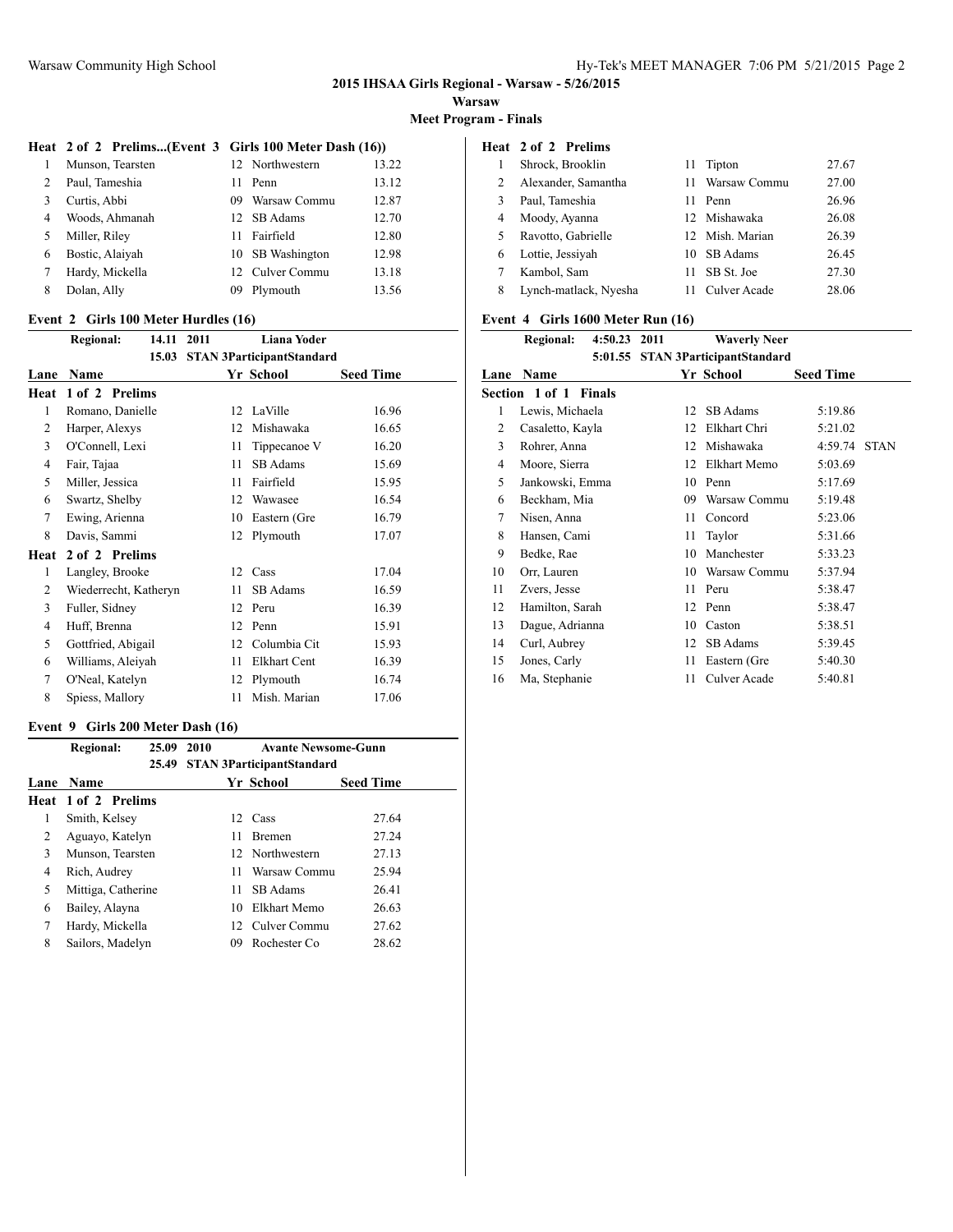**Warsaw**

**Meet Program - Finals**

#### **Event 5 Girls 4x100 Meter Relay (16)**

|                | <b>Regional:</b><br>48.52<br>5/27/2014            |                                  | <b>Warsaw Community</b> |
|----------------|---------------------------------------------------|----------------------------------|-------------------------|
|                | M Harter, S Alexander, A Rich, A Harvuot<br>48.85 | <b>STAN 3ParticipantStandard</b> |                         |
| Lane           | Team                                              | Relay                            | <b>Seed Time</b>        |
| <b>Section</b> | $1$ of $2$<br><b>Finals</b>                       |                                  |                         |
| 1              | Tippecanoe V                                      |                                  | 53.76                   |
|                | 1) Oldfather, Cheyene 09                          |                                  | 2) Conley, Breelyn 11   |
|                | 3) House, Jalyssa 09                              |                                  | 4) O'Connell, Lexi 11   |
|                | 5) Miller, Madi 11                                |                                  | 6) Kruger, Melinda 09   |
| 2              | Mishawaka                                         |                                  | 52.17                   |
|                | 1) Trejo, Alexice 10                              |                                  | 2) Graham, Jada 10      |
|                | 3) Harper, Alexys 12                              |                                  | 4) Jackey, Alexis 11    |
|                | 5) Bullock, Inobia 10                             |                                  | 6) Staples, Hannah 12   |
|                | 7) Trejo, Precious 11                             |                                  |                         |
| 3              | Pioneer                                           |                                  | 52.05                   |
|                | 1) Boucher, Madison 11                            |                                  | 2) Kiser, Madison 10    |
|                | 3) Morris, Maci 09                                |                                  | 4) Storey, Bailey 10    |
|                | 5) Parmeter, Kari 12                              |                                  | 6) Biggs, Brittney 11   |
|                | 7) Sweet, Emilie 11                               |                                  |                         |
| 4              | Maconaquah                                        |                                  | 51.83                   |
|                | 1) Maenle, Morgaen 10                             |                                  | 2) Hewitt, Maysie 11    |
|                | 3) Morgan, Kylah 12                               |                                  | 4) Plothow, Raygan 09   |
|                | 5) Lamb, Brittany 09                              |                                  | 6) Hann, Gracie 09      |
| 5              | Concord                                           |                                  | 52.00                   |
|                | 1) Bonfiglio, Ciana 12                            |                                  | 2) Thomas, Oniste 09    |
|                | 3) Buchanan, Casey 11                             |                                  | 4) DeFreese, Mariah 11  |
|                | 5) Templeton, Keshawna 09                         |                                  |                         |
| 6              | <b>Bremen</b>                                     |                                  | 52.02                   |
|                | 1) Aguayo, Katelyn 11                             |                                  | 2) Bickel, Emily 10     |
|                | 3) Browning, Marisa 12                            |                                  | 4) Coffel, Maddy 10     |
|                | 5) Fuchs, Mollie 11                               |                                  | 6) Miller, Lexi 09      |
|                | 7) White, Robyn 11                                |                                  |                         |
| 7              | Whitko                                            |                                  | 52.39                   |
|                | 1) Overmeyer, Abby 10                             |                                  | 2) Warner, Elaine 12    |
|                | 3) Craig, Reghan 12                               |                                  | 4) Reed, Kaitlyn 10     |
|                | 5) Stouder, Olivia 09                             |                                  | 6) Riemersma, Lauren 10 |
| 8              | Culver Acade                                      |                                  | 54.16                   |
|                | 1) Boyer, Emma 10                                 |                                  | 2) Song, Athena 09      |
|                | 3) Whyte, Rosalie 11                              |                                  | 4) Mahabeer, Alexa 11   |
|                | 5) Lynch-matlack, Nyesha 11                       |                                  | 6) Hutchison, Lauren 11 |
|                | 7) Etheridge, Jessica 10                          |                                  | 8) Hanley, Hali 09      |

#### **Section 2 of 2 Finals** 1 Elkhart Memo 51.20 1) Barhams, Kiesha 09 2) Schultheis, Tailor 12 3) Mills, Victoria 12 4) Bailey, Alayna 10 5) Hardy, Sierra 09 6) Broadway, Alexia 10 7) Peete, Sierra 09 8) Curry, McKenna 09 2 SB Washington 51.12 1) Adams, Brittany 12 2) Bostic, Alaiyah 10 3) Greer, Briana 11 4) Smith, Mariah 11 5) Davidson, Lauraine 09 6) Brown, Annyca 11 7) Jefferies, Tanasia 10 8) Crawford, Tysiona 09 3 SB St. Joe 50.50 1) Feldkamp, Kaleigh 11 2) Kambol, Sam 11 3) Marriott, Allisa 11 4) Resil, Noell 12 5) Meyer, Emily 11 6) Walsh, Lily 10 4 SB Adams 49.13 1) Fair, Tajaa 11 2) Lottie, Jessiyah 10 3) Mittiga, Catherine 11 4) Wiederrecht, Katheryn 11 5) Woods, Ahmanah 12 6) Wright, Tyara 11 5 Warsaw Commu 49.64 1) Harter, Mariah 12 2) Alexander, Samantha 11 3) Curtis, Abbi 09 4) Rich, Audrey 11 5) Armey, Raina 09 6) Davis, Shunterra 09 6 Fairfield 50.34 1) Armbruster, Chloe 11 2) Miller, Riley 11 3) Lau, Cierra 10 4) Miller, Jessica 11 5) Kitson, Brittany 12 6) Sceniak, Winifred 10 7 SB Clay 51.14 1) Green, Ariel 11 2) Hall, Angelica 11 3) Williams, Maiah 11 4) Perry, Bre'ahna 09 5) Phillips, Chazmin 10 6) Robinson, Chanell 11 7) Simon, Terriauna 09 8) Lottie-Fountain, Delanna 09 8 Peru 51.51

#### **Event 6 Girls 400 Meter Dash (16)**

|                | <b>Regional:</b>             |       | 55.26 5/27/2014 | <b>Aviana Gaines</b>             |                  |
|----------------|------------------------------|-------|-----------------|----------------------------------|------------------|
|                |                              | 58.39 |                 | <b>STAN 3ParticipantStandard</b> |                  |
| Lane           | <b>Name</b>                  |       |                 | Yr School                        | <b>Seed Time</b> |
|                | <b>Section 1 of 2 Finals</b> |       |                 |                                  |                  |
| 1              | Knepley, Erin                |       | 11              | Western                          | 1:04.50          |
| $\mathfrak{D}$ | Thornton, Maria              |       | 09              | <b>Bremen</b>                    | 1:03.98          |
| 3              | Durbin, Hannah               |       |                 | 10 Northridge                    | 1:03.17          |
| 4              | Ewing, Avery                 |       |                 | 12 Eastern (Gre                  | 1:02.47          |
| 5              | Daggy, Emma                  |       |                 | 10 Penn                          | 1:03.08          |
| 6              | Kurtz, Hannah                |       | 09              | Goshen                           | 1:03.14          |
| 7              | Bontrager, Felicity          |       |                 | Fairfield                        | 1:04.31          |
| 8              | Johnson, Halev               |       | 12              | Cass                             | 1:04.90          |
|                |                              |       |                 |                                  |                  |

1) Fuller, Sidney 12 2) Wood, Brooklyne 11 3) Spohn, Adreana 12 4) Murphy, Josie 12 5) Wade, Morgan 10 6) Groshon, Alexis 09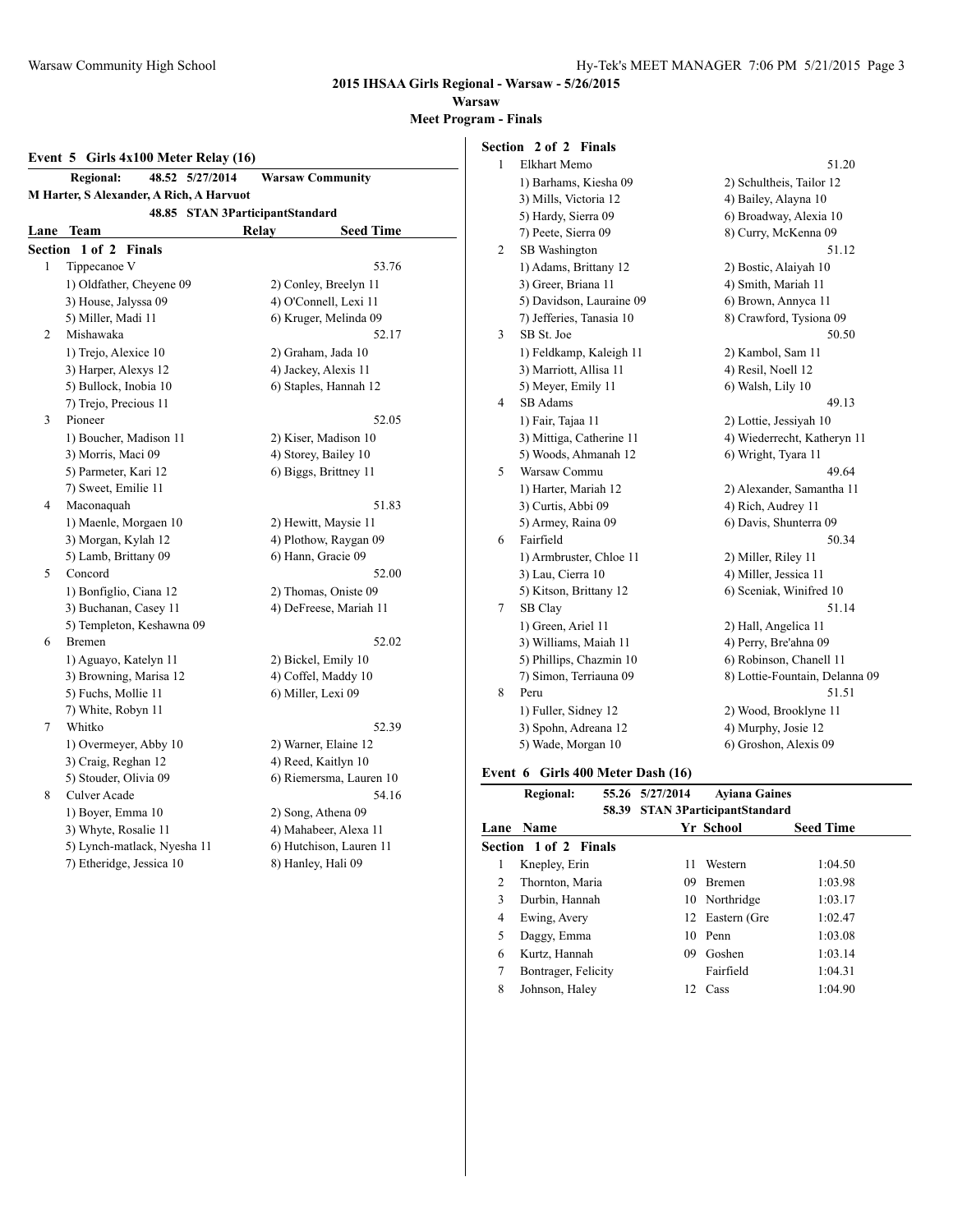**Warsaw**

**Meet Program - Finals**

### **Section 2 of 2 Finals...(Event 6 Girls 400 Meter Dash (16))**

|   | Rhodes, Brooke      | 11 | Warsaw Commu        | 1:02.22 |
|---|---------------------|----|---------------------|---------|
| 2 | Terhune, Mary       |    | 10 Culver Acade     | 1:01.52 |
| 3 | Read, Libby         |    | 12 Plymouth         | 1:01.49 |
| 4 | Woods, Ahmanah      |    | 12 SB Adams         | 59.23   |
| 5 | Moody, Ayanna       |    | 12 Mishawaka        | 59.28   |
| 6 | Young, Makaya       | 11 | <b>Elkhart Cent</b> | 1:00.97 |
| 7 | Mwenifumbo, Joselyn | 09 | SB Adams            | 1:01.90 |
| 8 | Crawford, Rachel    | 10 | Plymouth            | 1:02.45 |
|   |                     |    |                     |         |

#### **Event 7 Girls 300 Meter Hurdles (16)**

|                | <b>Regional:</b><br>43.46 | 2006 | <b>Margaret Harris</b>           |                  |  |
|----------------|---------------------------|------|----------------------------------|------------------|--|
|                | 45.10                     |      | <b>STAN 3ParticipantStandard</b> |                  |  |
| Lane           | Name                      |      | Yr School                        | <b>Seed Time</b> |  |
|                | Section 1 of 2 Finals     |      |                                  |                  |  |
| 1              | Warner, Elaine            | 12   | Whitko                           | 49.60            |  |
| $\overline{2}$ | Lemon, Rebecca            | 11   | Warsaw Commu                     | 49.43            |  |
| 3              | Kissinger, Jillian        | 09   | Goshen                           | 49.31            |  |
| 4              | Meister, Jaela            | 11   | Triton                           | 49.27            |  |
| 5              | Lamle, Hannah-Marie       | 09   | Wawasee                          | 49.29            |  |
| 6              | Song, Athena              | 09   | Culver Acade                     | 49.30            |  |
| 7              | Langley, Brooke           | 12   | Cass                             | 49.54            |  |
| 8              | Coram, Taylor             | 11   | Kokomo                           | 50.19            |  |
|                | Section 2 of 2 Finals     |      |                                  |                  |  |
| 1              | Lefebvre, Carlee          | 10   | North Miami                      | 48.47            |  |
| 2              | Darr, Megan               | 10   | Penn                             | 48.29            |  |
| 3              | Fuller, Sidney            | 12   | Peru                             | 48.27            |  |
| 4              | Eckert, Nicole            | 12   | Warsaw Commu                     | 45.87            |  |
| 5              | Wiederrecht, Katheryn     | 11   | SB Adams                         | 46.48            |  |
| 6              | Fair, Tajaa               | 11   | SB Adams                         | 47.27            |  |
| 7              | Staples, Hannah           | 12   | Mishawaka                        | 48.39            |  |
| 8              | Bailey, Alayna            | 10   | Elkhart Memo                     | 49.24            |  |

### **Event 8 Girls 800 Meter Run (16)**

|                | <b>Regional:</b>             | 2:13.18 | 2011 | <b>Bethany Neelev</b>            |                  |
|----------------|------------------------------|---------|------|----------------------------------|------------------|
|                |                              | 2:16.53 |      | <b>STAN 3ParticipantStandard</b> |                  |
| Lane           | <b>Name</b>                  |         |      | Yr School                        | <b>Seed Time</b> |
|                | <b>Section 1 of 1 Finals</b> |         |      |                                  |                  |
| 1 A            | Macleod, Ashleigh            |         | 10   | Penn                             | 2:17.71          |
| 1B             | Moore, Sierra                |         | 12   | Elkhart Memo                     | 2:21.60          |
| 1C             | Craig, Anna                  |         | 10   | Warsaw Commu                     | 2:24.09          |
| 1 <sub>D</sub> | Nisen, Anna                  |         | 11   | Concord                          | 2:30.20          |
| 2A             | Kiser, Madison               |         | 10   | Pioneer                          | 2:18.50          |
| 2B             | Spring, Danielle             |         |      | Penn                             | 2:22.82          |
| 2C             | Stutzman, Erika              |         | 09   | NorthWood                        | 2:24.24          |
| 2D             | Ewing, Avery                 |         | 12   | Eastern (Gre                     | 2:30.50          |
| 3A             | O'Neal, Kacie                |         | 12   | <b>SB Riley</b>                  | 2:19.58          |
| 3B             | Duvall, Jessica              |         | 11   | Mishawaka                        | 2:23.20          |
| 3C             | Rangel, Nora                 |         | 11   | Goshen                           | 2:26.03          |
| 3D             | Schutjer, Elyse              |         | 09   | Culver Acade                     | 2:34.41          |
| 4A             | Sprinkles, Jessica           |         | 11   | Tipton                           | 2:19.60          |
| 4B             | Wright, Allie                |         | 12   | Plymouth                         | 2:23.30          |
| 4C             | Dawson, Hannah               |         | 11   | Warsaw Commu                     | 2:29.59          |
| 4D             | McIntire, Baylee             |         | 09   | Triton                           | 2:36.44          |

**Event 10 Girls 3200 Meter Run (16)**

|      | <b>Regional:</b>             | 10:24.66 2011 |    | <b>Waverly Neer</b>              |                  |
|------|------------------------------|---------------|----|----------------------------------|------------------|
|      | 10:54.21                     |               |    | <b>STAN 3ParticipantStandard</b> |                  |
| Lane | Name                         |               |    | Yr School                        | <b>Seed Time</b> |
|      | <b>Section 1 of 1 Finals</b> |               |    |                                  |                  |
| 1    | Pellietier, Kiera            |               | 11 | Mishawaka                        | 11:43.11         |
| 2    | Blyly, Morgan                |               | 11 | Northridge                       | 11:44.71         |
| 3    | Rohrer, Anna                 |               | 12 | Mishawaka                        | 10:54.22         |
| 4    | Miller, Allison              |               | 10 | Warsaw Commu                     | 11:26.62         |
| 5    | Lewis, Michaela              |               | 12 | SB Adams                         | 11:34.01         |
| 6    | Moore, Sierra                |               | 12 | Elkhart Memo                     | 11:42.89         |
| 7    | Yeakey, Hannah               |               | 10 | Bethany Chri                     | 11:46.60         |
| 8    | Kurian, Sybil                |               |    | Penn                             | 11:51.83         |
| 9    | Burch, Sarah                 |               | 12 | Rochester Co                     | 11:51.90         |
| 10   | Frank, Lauren                |               |    | Penn                             | 11:53.77         |
| 11   | Tyler, Kelsey                |               | 09 | Rochester Co                     | 11:57.37         |
| 12   | Beckham, Mia                 |               | 09 | Warsaw Commu                     | 12:01.44         |
| 13   | Zvers, Jesse                 |               | 11 | Peru                             | 12:05.00         |
| 14   | Dague, Adrianna              |               | 10 | Caston                           | 12:08.12         |
| 15   | Jones, Carly                 |               | 11 | Eastern (Gre                     | 12:09.40         |
| 16   | Hansen, Cami                 |               | 11 | Taylor                           | 12:12.60         |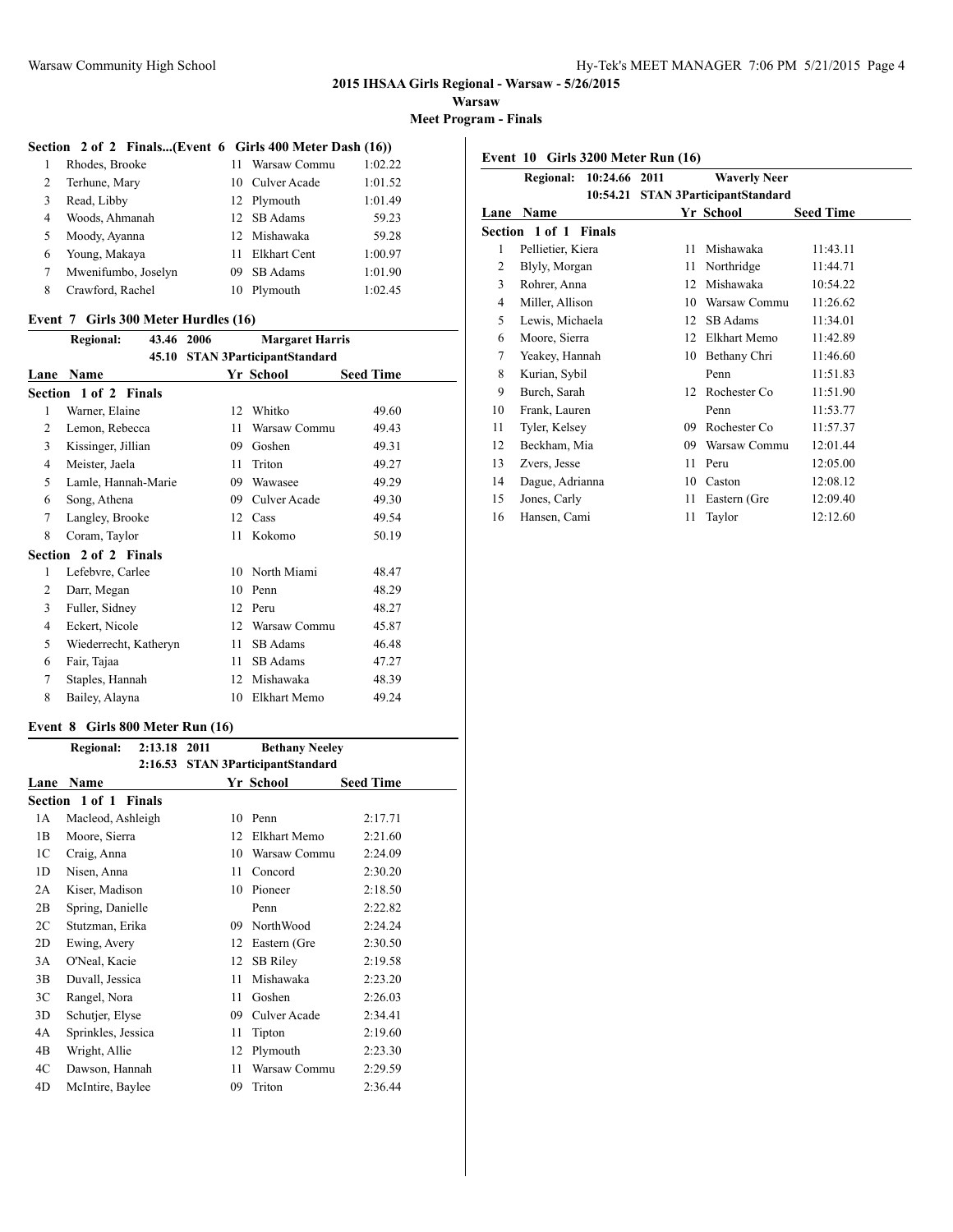**Warsaw**

**Meet Program - Finals**

# **Event 11 Girls 4x400 Meter Relay (16)**

|                | <b>Regional:</b><br>3:57.78<br>2004 | Mishawaka Marian                  |  |  |
|----------------|-------------------------------------|-----------------------------------|--|--|
|                | Quiett, Killingsworth, Byron, Flyn  |                                   |  |  |
|                |                                     | 3:59.04 STAN 3ParticipantStandard |  |  |
| Lane           | Team                                | <b>Relay</b><br><b>Seed Time</b>  |  |  |
| <b>Section</b> | $1$ of $2$<br><b>Finals</b>         |                                   |  |  |
| 1              | Culver Acade                        | 4:30.29                           |  |  |
|                | 1) Jaqua, Lydia 11                  | 2) Miltich, April 12              |  |  |
|                | 3) Kershaw, Makena-kala 10          | 4) Terhune, Mary 10               |  |  |
|                | 5) Etheridge, Jessica 10            | 6) Miltich, Angela 11             |  |  |
|                | 7) Schutjer, Elyse 09               | 8) Lynch-matlack, Nyesha 11       |  |  |
| 2              | Cass                                | 4:21.00                           |  |  |
|                | 1) Johnson, Haley 12                | 2) DeHaven, Karli 11              |  |  |
|                | 3) Langley, Brooke 12               | 4) Smith, Kelsey 12               |  |  |
|                | 5) Forker, Jael 10                  |                                   |  |  |
| 3              | Pioneer                             | 4:19.70                           |  |  |
|                | 1) Boucher, Madison 11              | 2) Storey, Bailey 10              |  |  |
|                | 3) Morris, Maci 09                  | 4) Kiser, Madison 10              |  |  |
|                | 5) Cover, Kaitlyn 12                | 6) Johnson, Courtney 12           |  |  |
|                | 7) Biggs, Brittney 11               | 8) Sweet, Haleigh 09              |  |  |
| $\overline{4}$ | Mish. Marian                        | 4:18.08                           |  |  |
|                | 1) Ravotto, Gabrielle 12            | 2) Fewell, Claire 10              |  |  |
|                | 3) Stein, Hannah 09                 | 4) Kearns, Emma 09                |  |  |
|                | 5) Majewski, Hannah 09              | 6) Costello, Mary 10              |  |  |
|                | 7) Hendricks, Shannon 12            | 8) Wood, Haley 12                 |  |  |
| 5              | Goshen                              | 4:18.09                           |  |  |
|                | 1) Kurtz, Hannah 09                 | 2) Henke, Adrienne 12             |  |  |
|                | 3) Kissinger, Jillian 09            | 4) Rangel, Nora 11                |  |  |
|                | 5) Minier, Jenna 12                 | 6) Place, Tricia 12               |  |  |
|                | 7) Brown, Jasmyn 12                 | 8) Sanchez, Ashley 09             |  |  |
| 6              | Bremen                              | 4:18.94                           |  |  |
|                | 1) Hueni, Nicole 12                 | 2) Bickel, Emily 10               |  |  |
|                | 3) Thornton, Maria 09               | 4) Browning, Marisa 12            |  |  |
|                | 5) Homann, Alexandria 11            | 6) Beeson, Belle 10               |  |  |
|                | 7) Meister, Lexie 12                | 8) Boocher, Harley 09             |  |  |
| 7              | Western                             | 4:23.30                           |  |  |
|                | 1) McMinn, Allison 10               | 2) Sullivan, Grace 09             |  |  |
|                | 3) Tate, Bretta 12                  | 4) Knepley, Erin 11               |  |  |
|                | 5) Davis, Mallory 11                | 6) Blevins, Audra 10              |  |  |
| 8              | Manchester                          | 4:38.06                           |  |  |
|                | 1) Saucedo, Melissa 10              | 2) Peyton, Alyssa 11              |  |  |
|                | 3) Casper, Ali 11                   | 4) Fuentes, Tahnee 10             |  |  |
|                | 5) Lynn, Emily 11                   | 6) Casper, Emma 09                |  |  |
|                | 7) Bedke, Rae 10                    | 8) Sorg, Leah 12                  |  |  |

#### **Section 2 of 2 Finals** 1 Elkhart Cent 4:15.11 1) Markel, Morgan 11 2) Cotton, Jasmine 11 3) Jones, Brianna 10 4) Young, Makaya 11 5) Palmer, Anndrea 11 6) Weiland, Megan 09 7) Yoder, Gabi 11 8) Dibley, Amanda 12 2 Mishawaka 4:14.13 1) Bullock, Inobia 10 2) Duvall, Jessica 11 3) Kreil, Madison 09 4) Moody, Ayanna 12 5) Graham, Jada 10 6) Jackey, Alexis 11 7) Staples, Hannah 12 8) Wyant, Damaris 09 3 Columbia Cit 4:12.77 1) Decker, Regan 11 2) Wappes, Hannah 11 3) Green, Molly 11 4) Cormany, Elise 10 5) Qureshi, Samina 12 6) Von Seggern, Morgan 12 7) Keller, Lauren 09 4 Penn 4:03.02 1) Macleod, Ashleigh 10 2) Paul, Tameshia 11 3) Hamilton, Sarah 12 4) Mott, Elli 10 5) Jankowski, Emma 10 6) Daggy, Emma 10 7) Hardrict, Nigh 8) Daugherty, Lorena 10 5 SB Adams 4:05.49 1) Wiederrecht, Katheryn 11 2) Lottie, Jessiyah 10 3) Mittiga, Catherine 11 4) Woods, Ahmanah 12 5) Punch, Ashley 11 6) Fair, Tajaa 11 7) Mwenifumbo, Joselyn 09 8) Wright, Tyara 11 6 Warsaw Commu 4:09.63 1) Eckert, Nicole 12 2) Rhodes, Brooke 11 3) Brown, Jazzmine 12 4) Rich, Audrey 11 5) Messenger, Joelle 09 6) Davis, Shunterra 09 7) Alexander, Samantha 11 8) Worrell, Tennie 12 7 Plymouth 4:14.78 1) Read, Libby 12 2) Crawford, Rachel 10 3) Davis, Sammi 12 4) Wright, Allie 12 5) Fosler, Kaydon 12 6) Splix, Brittani 10 7) O'Neal, Katelyn 12 8 Concord 4:15.71 1) Buchanan, Casey 11 2) Bonfiglio, Ciana 12 3) Eash, Riley 09 4) DeFreese, Mariah 11 5) Eichelberger, Grace 10 6) Hartpence, Stephanie 09 7) Iavagnilio, Sage 09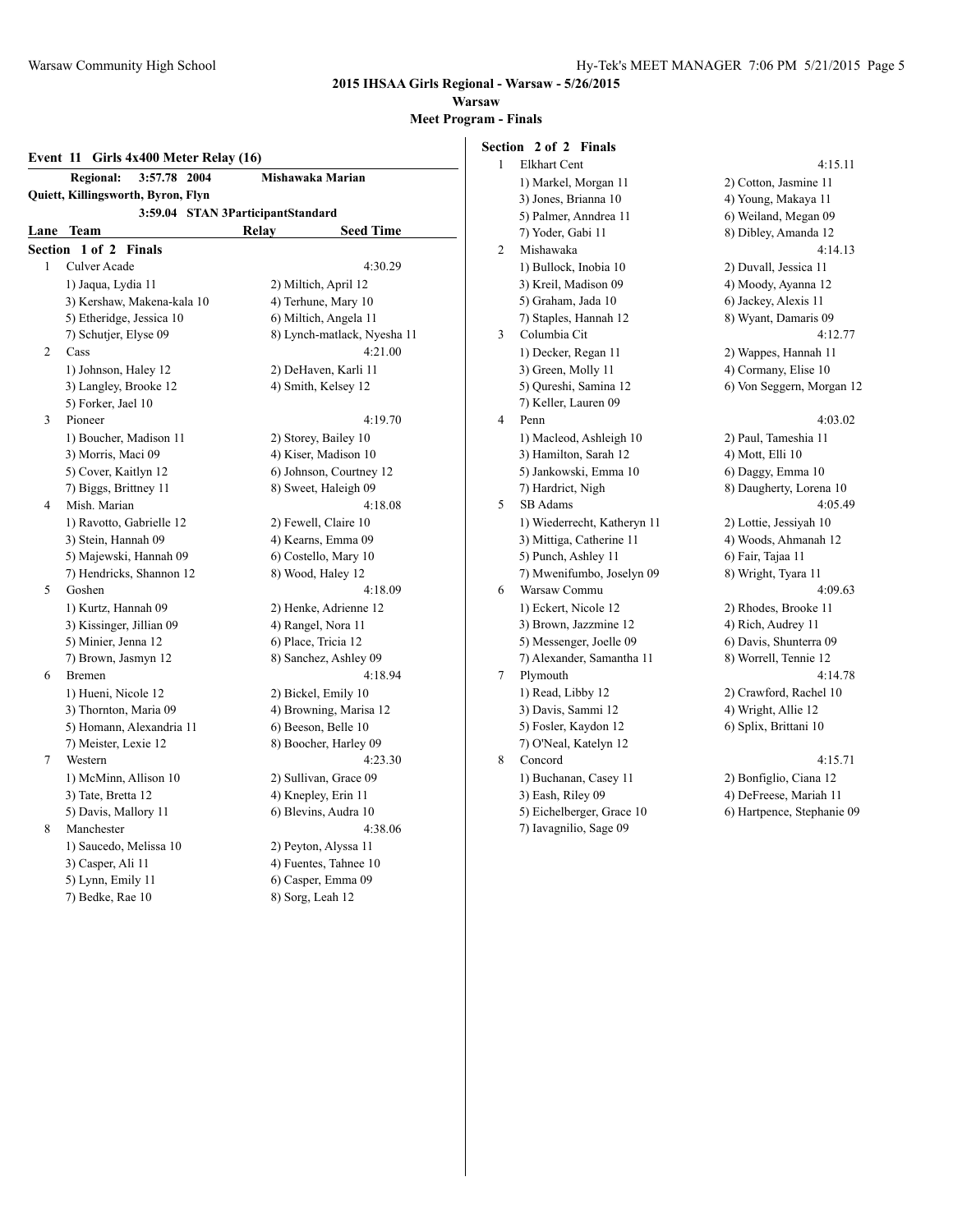**Warsaw**

**Meet Program - Finals**

#### **Event 12 Girls High Jump (23)**

|                | <b>Regional:</b>     | 5-07.50 2008 |    | <b>Megan Schubert</b>            |                  |             |
|----------------|----------------------|--------------|----|----------------------------------|------------------|-------------|
|                |                      | 5-04.00      |    | <b>STAN 3ParticipantStandard</b> |                  |             |
| Pos            | Name                 |              |    | Yr School                        | <b>Seed Mark</b> |             |
|                | Flight 1 of 1 Finals |              |    |                                  |                  |             |
| 1              | Laidig, Kendra       |              |    | Penn                             | $4 - 10.00$      |             |
| $\overline{c}$ | Schultheis, Tailor   |              | 12 | Elkhart Memo                     | $4 - 10.00$      |             |
| 3              | Boocher, Harley      |              | 09 | <b>Bremen</b>                    | $4 - 10.00$      |             |
| 4              | Salazar, Asia        |              | 09 | Mishawaka                        | $4 - 10.00$      |             |
| 5              | Quissell, Kenzie     |              | 09 | Plymouth                         | $4 - 10.00$      |             |
| 6              | Hurtekant, Raelle    |              | 11 | Jimtown                          | $4 - 10.00$      |             |
| 7              | White, Faith         |              | 09 | North Miami                      | $4 - 10.00$      |             |
| 8              | Neuendorf, Malorie   |              | 10 | Logansport                       | $4 - 10.00$      |             |
| 9              | Qureshi, Samina      |              | 12 | Columbia Cit                     | $4 - 10.00$      |             |
| 10             | Buchanan, Casey      |              | 11 | Concord                          | 5-00.00          |             |
| 11             | Knowlton, Mayah      |              | 10 | SB Adams                         | 5-00.00          |             |
| 12             | Burdge, Sydney       |              | 12 | Columbia Cit                     | 5-00.00          |             |
| 13             | Corbett, Maria       |              | 12 | Goshen                           | $5 - 00.00$      |             |
| 14             | Miller, Deju         |              | 11 | Kokomo                           | 5-00.00          |             |
| 15             | Duryea, Nicole       |              | 12 | Jimtown                          | 5-01.00          |             |
| 16             | Brown, Jazzmine      |              | 12 | Warsaw Commu                     | $5-02.00$        |             |
| 17             | Hendershot, Madelyn  |              | 11 | Penn                             | $5 - 02.00$      |             |
| 18             | Day, Alexie          |              | 09 | Warsaw Commu                     | $5-02.00$        |             |
| 19             | Tuttle, Jessica      |              | 10 | LaVille                          | $5-02.00$        |             |
| 20             | Ballard, Hannah      |              | 12 | Northwestern                     | $5 - 02.00$      |             |
| 21             | Fosler, Kaydon       |              | 12 | Plymouth                         | 5-04.00          | <b>STAN</b> |
| 22             | Reed, Kaitlyn        |              | 10 | Whitko                           | 5-04.00          | <b>STAN</b> |
| 23             | Dierks, Lindsey      |              | 12 | Manchester                       | 5-05.00          | <b>STAN</b> |

### **Event 13 Girls Long Jump (16)**

|                | <b>Regional:</b>      | $18-10$ | 1997 | <b>Jackie Wallace</b>              |                  |
|----------------|-----------------------|---------|------|------------------------------------|------------------|
|                |                       |         |      | 17-09.25 STAN 3ParticipantStandard |                  |
| Pos            | Name                  |         |      | Yr School                          | <b>Seed Mark</b> |
|                | Flight 1 of 2 Prelims |         |      |                                    |                  |
| 1              | White, Faith          |         | 09   | North Miami                        | 16-07.25         |
| 2              | Murphy, Josie         |         | 12   | Peru                               | 16-07.50         |
| 3              | Moody, Ayanna         |         | 12   | Mishawaka                          | 16-08.00         |
| 4              | Plothow, Raygan       |         | 09   | Maconaquah                         | 16-10.75         |
| 5              | Woods, Mikaylah       |         | 11   | Penn                               | 16-11.00         |
| 6              | Morris, Maci          |         | 09   | Pioneer                            | 17-02.00         |
| 7              | Alexander, Samantha   |         | 11   | Warsaw Commu                       | 17-02.75         |
| 8              | Warner, Elaine        |         | 12   | Whitko                             | 17-04.75         |
|                | Flight 2 of 2 Prelims |         |      |                                    |                  |
| 1              | Evans, Megan          |         | 10   | Caston                             | 15-09.25         |
| 2              | Davis, Shunterra      |         | 09   | Warsaw Commu                       | 15-09.25         |
| 3              | Coram, Taylor         |         | 11   | Kokomo                             | 15-09.50         |
| $\overline{4}$ | Dahlquist, Emma       |         | 09   | Rochester Co                       | 16-01.00         |
| 5              | Aguayo, Katelyn       |         | 11   | Bremen                             | 16-02.25         |
| 6              | James, Shawntel       |         | 11   | Jimtown                            | 16-03.00         |
| 7              | Mittiga, Catherine    |         | 11   | SB Adams                           | 16-05.50         |
| 8              | Lefebvre, Carlee      |         | 10   | North Miami                        | 16-07.00         |
|                |                       |         |      |                                    |                  |

**Event 14 Girls Discus Throw (16)**

|        | <b>Regional:</b>      | 147-06 | 1993 | <b>Christy Reichard</b>          |                  |
|--------|-----------------------|--------|------|----------------------------------|------------------|
|        |                       | 131-04 |      | <b>STAN 3ParticipantStandard</b> |                  |
| Pos    | Name                  |        |      | Yr School                        | <b>Seed Mark</b> |
|        | Flight 1 of 2 Prelims |        |      |                                  |                  |
| 1      | Shafer, Rhiley        |        | 10   | Rochester Co.                    | 98-04            |
| 2      | Isbell, Madison       |        | 12   | Manchester                       | 99-08.50         |
| 3      | Eggleston, Morgan     |        | 12   | Glenn                            | $101 - 04$       |
| 4      | Walker, Queen         |        | 11   | Mishawaka                        | 101-04           |
| 5      | Sewell, Bailey        |        | 10   | Manchester                       | 101-06           |
| 6      | Reed, Danielle        |        | 12   | Eastern (Gre                     | 101-08           |
| 7      | Keith, Jennifer       |        | 12   | Eastern (Gre                     | 101-09           |
| 8      | Winters, Hannah       |        | 12   | Wawasee                          | 103-03           |
| Flight | 2 of 2 Prelims        |        |      |                                  |                  |
| 1      | Warner, Carlise       |        | 11   | Tipton                           | 104-03           |
| 2      | Fowler, Mykayla       |        | 12   | Kokomo                           | 104-04           |
| 3      | Parker, Rachel        |        | 12   | SB Adams                         | $104 - 10$       |
| 4      | Hagar, Andrea         |        | 11   | Fairfield                        | $105 - 10$       |
| 5      | Treadway, Brooke      |        | 11   | Northwestern                     | 111-00           |
| 6      | Zehner, Donna         |        | 12   | Culver Commu                     | 111-02           |
| 7      | Leas, Savannah        |        | 10   | Madison-Gran                     | 118-07           |
| 8      | Cornelius, Deanna     |        | 12   | Elkhart Memo                     | 123-00           |
|        |                       |        |      |                                  |                  |

# **Event 15 Girls Shot Put (16)**

| <b>Regional:</b> | 43-04 2004 | Andrea Horban                      |
|------------------|------------|------------------------------------|
|                  |            | 40.10.00 CTAN 2DoutiainantStandard |

|            | <b>STAN 3ParticipantStandard</b><br>40-10.00 |    |                     |                  |             |
|------------|----------------------------------------------|----|---------------------|------------------|-------------|
| <b>Pos</b> | Name                                         |    | Yr School           | <b>Seed Mark</b> |             |
| Flight     | 1 of 2 Prelims                               |    |                     |                  |             |
| 1          | Eggleston, Morgan                            | 12 | Glenn               | 33-04.00         |             |
| 2          | Byers, Daisy                                 | 12 | Eastern (Gre        | 33-04.75         |             |
| 3          | Treadway, Brooke                             | 11 | Northwestern        | 33-09.25         |             |
| 4          | Schultheis, Cameron                          | 10 | Mishawaka           | 34-01.00         |             |
| 5          | Decker, Emily                                | 10 | <b>Elkhart Cent</b> | 34-05.25         |             |
| 6          | Isbell, Madison                              | 12 | Manchester          | 34-08.00         |             |
| 7          | Ruiz, Makayla                                | 10 | Tippecanoe V        | 34-10.00         |             |
| 8          | Rodriguez, Kassandra                         | 10 | Goshen              | 35-02.75         |             |
| Flight     | 2 of 2 Prelims                               |    |                     |                  |             |
| 1          | Richhart, Alissa                             | 11 | Penn                | 35-05.75         |             |
| 2          | Reed, Danielle                               | 12 | Eastern (Gre        | 36-00.50         |             |
| 3          | Leas, Savannah                               | 10 | Madison-Gran        | 36-01.00         |             |
| 4          | Walker, Queen                                | 11 | Mishawaka           | 37-01.25         |             |
| 5          | Malone, Kayona                               | 11 | Elkhart Memo        | 37-08.25         |             |
| 6          | Kennedy, Katlyn                              | 11 | Wawasee             | 38-07.00         |             |
| 7          | Hardy, Mickella                              | 12 | Culver Commu        | 38-08.00         |             |
| 8          | Cornelius, Deanna                            | 12 | Elkhart Memo        | 41-04.75         | <b>STAN</b> |